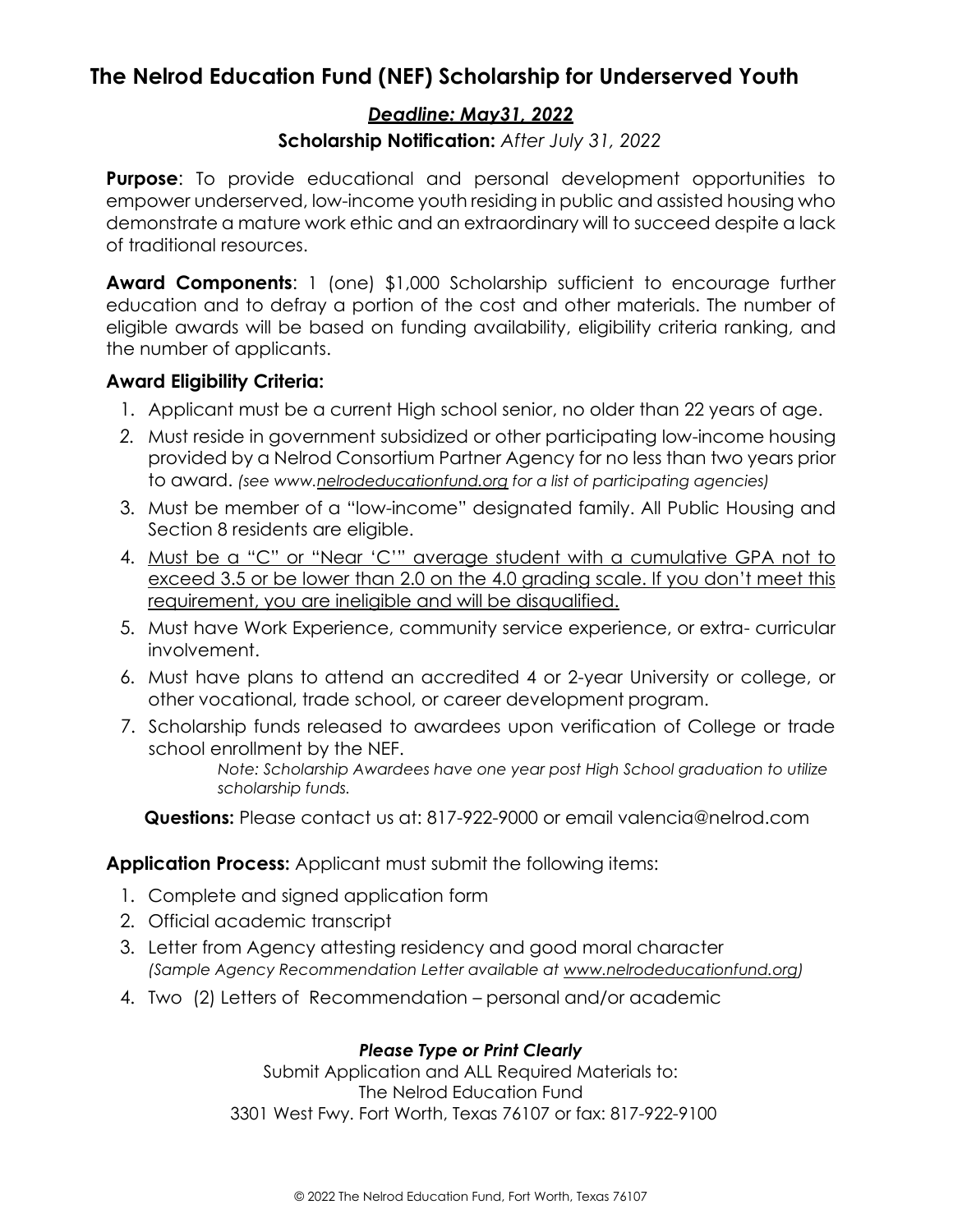# Applicant Information

| <b>First Name</b>                             | MI     | Last Name   |                                |  |  |
|-----------------------------------------------|--------|-------------|--------------------------------|--|--|
| Date of Birth (MM/DD/YYYY)                    | Gender | Ethnicity   |                                |  |  |
| Daytime phone number (xxx) xxx-xxxx           |        | Email       |                                |  |  |
| <b>Permanent Street Address</b>               |        | City, State | Zip                            |  |  |
| <b>Housing Authority Name</b>                 |        |             | HA Phone Number (xxx) xxx-xxxx |  |  |
| <b>HA Street Address</b>                      |        | City, State | Zip                            |  |  |
| Are you a US Citizen or a permanent resident? |        | Yes         | <b>No</b>                      |  |  |
| First-generation college student?             |        | N/A<br>Yes  | No                             |  |  |
| <b>Alternate Contact</b>                      |        |             |                                |  |  |
| <b>First Name</b>                             | MI     | Last Name   |                                |  |  |
| <b>Street Address</b>                         |        | City, State | Zip                            |  |  |
| Home Phone Number (xxx) xxx-xxxx              |        |             |                                |  |  |
| <b>Email Address:</b>                         |        |             |                                |  |  |
| Relationship to Applicant                     |        |             |                                |  |  |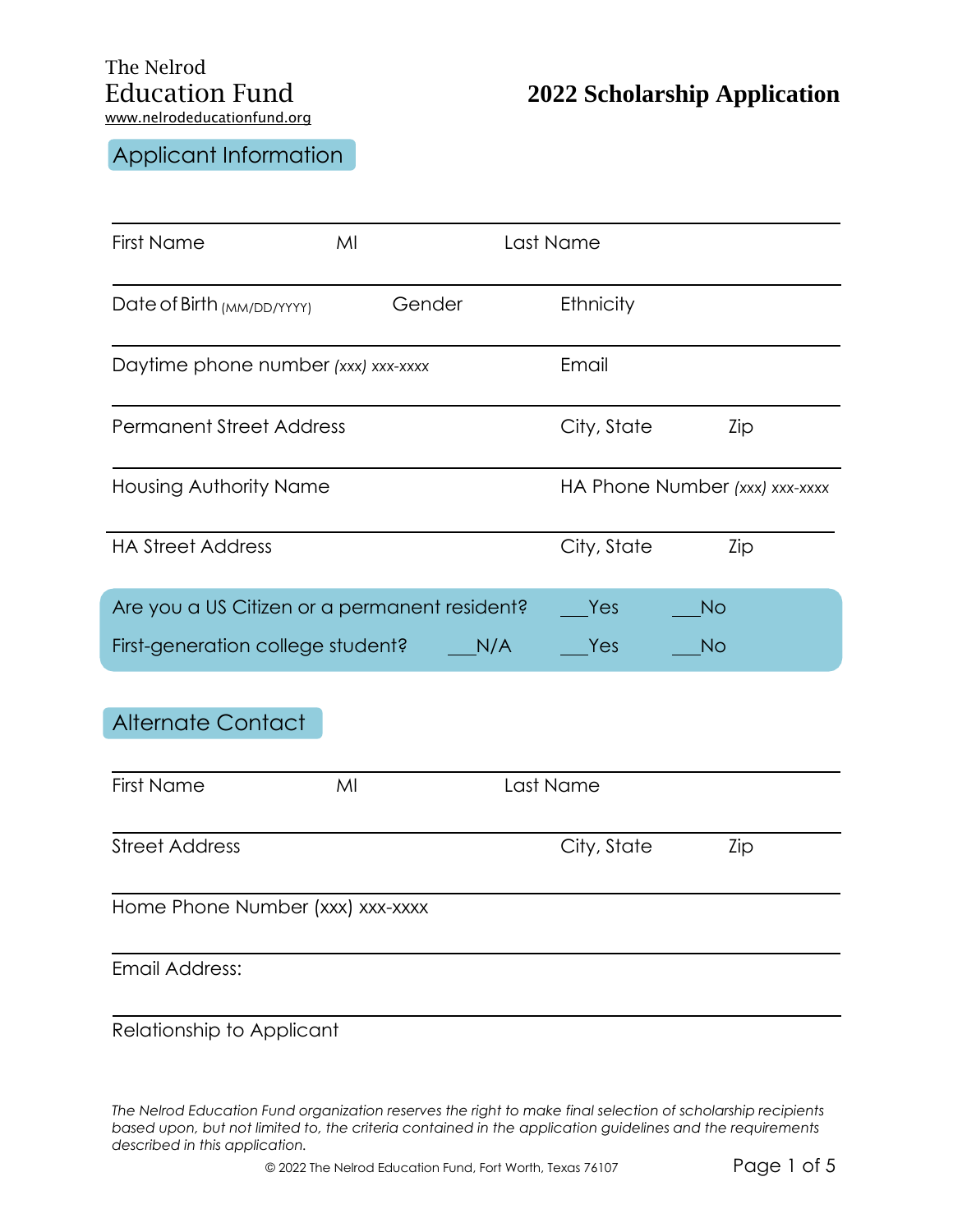### Education Information

| <b>High School Attended</b>                                                                                                                                         |             | Graduation Month/Year             |
|---------------------------------------------------------------------------------------------------------------------------------------------------------------------|-------------|-----------------------------------|
| <b>Street Address</b>                                                                                                                                               | City, State | Zip                               |
| Telephone<br>(xxx) xxx-xxxx                                                                                                                                         |             |                                   |
| Self-Declared Academic Information                                                                                                                                  |             |                                   |
| Cumulative GPA (based on 4.0 scale)                                                                                                                                 |             | Best Subject(s)                   |
| Continuing Higher Education Intentions                                                                                                                              |             |                                   |
| Type of School/Program                                                                                                                                              |             | Intended Major or Course of Study |
| <b>Enrollment Status</b><br>Full-Time                                                                                                                               |             | Part-Time                         |
| Please describe why you are interested in attending this School/Program, as well as<br>explain how you intend to use this course of study in your future endeavors. |             |                                   |
|                                                                                                                                                                     |             |                                   |
|                                                                                                                                                                     |             |                                   |
|                                                                                                                                                                     |             |                                   |
|                                                                                                                                                                     |             |                                   |
|                                                                                                                                                                     |             |                                   |

*The Nelrod Education Fund organization reserves the right to make final selection of scholarship recipients based upon, but not limited to, the criteria contained in the application guidelines and the requirements described in this application.*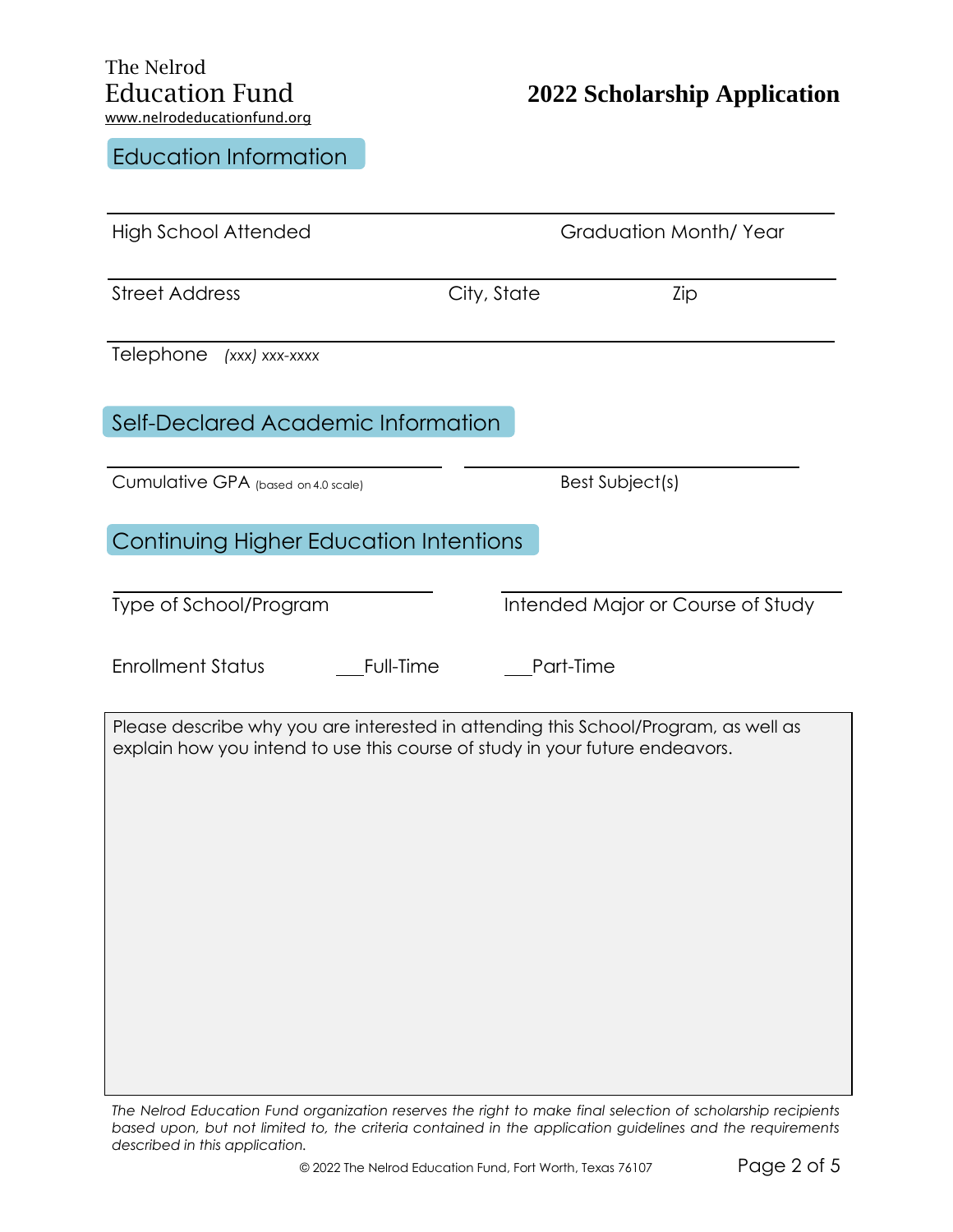# The Nelrod www.nelrodeducationfund.org

# Education Fund **2022 Scholarship Application**

Work Experience

| Employer                          | Position/Job Title | Average Hours/Week                                                                                                                                                             |
|-----------------------------------|--------------------|--------------------------------------------------------------------------------------------------------------------------------------------------------------------------------|
| Starting Month/Year               | Ending Month/Year  | Total Time with this Employer                                                                                                                                                  |
| awards, special recognition, etc. |                    | Please describe the work experience you gained in this position, and how it may help you<br>be more successful in your future academic and/or professional endeavors. Note any |

### Work Experience

| Employer                                                                                                                                                                                                            | Position/Job Title | Average Hours/Week            |
|---------------------------------------------------------------------------------------------------------------------------------------------------------------------------------------------------------------------|--------------------|-------------------------------|
| Starting Month/Year                                                                                                                                                                                                 | Ending Month/Year  | Total Time with this Employer |
| Please describe the work experience you gained in this position, and how it may help<br>you be more successful in your future academic and/or professional endeavors. Note<br>any awards, special recognition, etc. |                    |                               |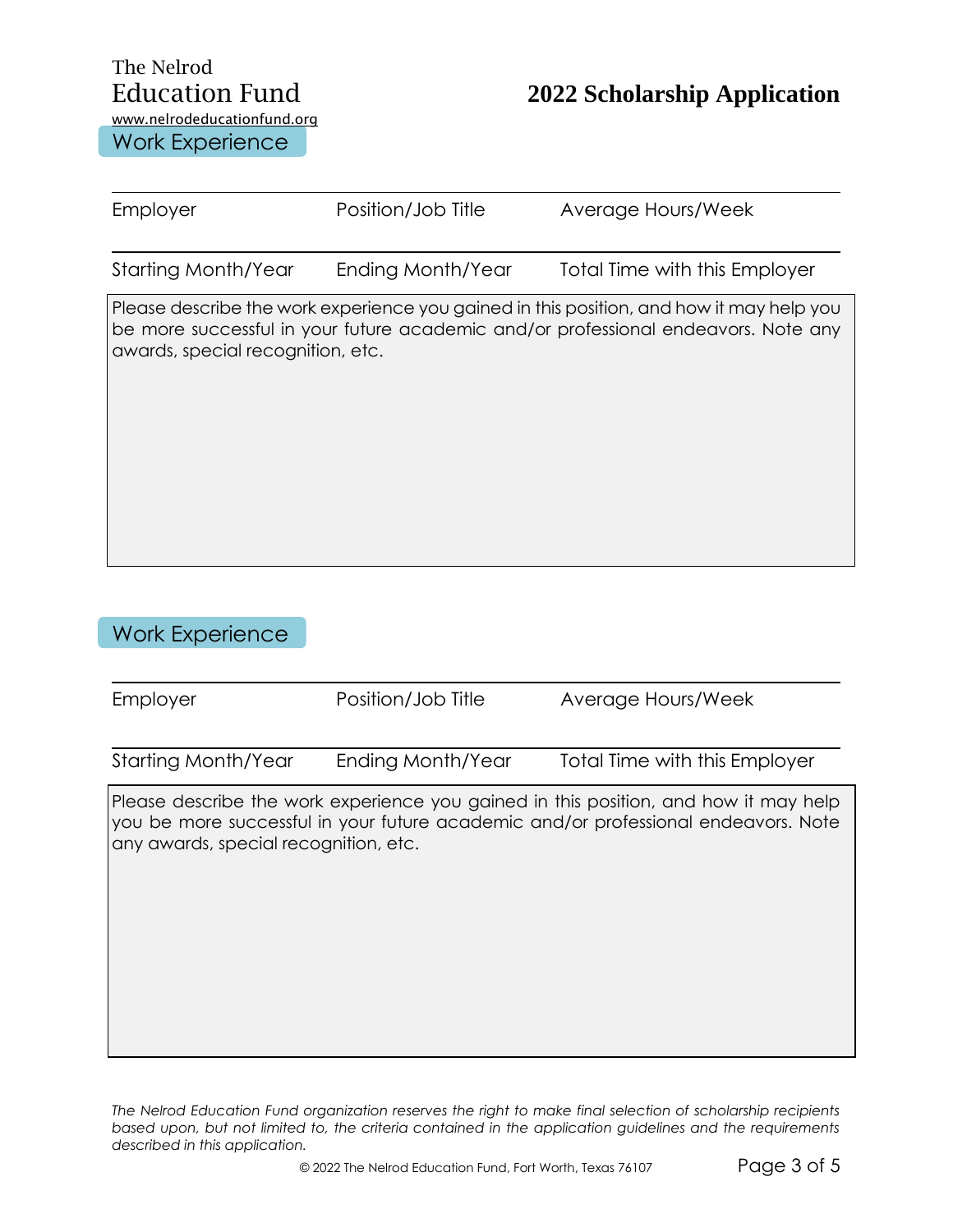| The Nelrod            |  |  |  |
|-----------------------|--|--|--|
| <b>Education Fund</b> |  |  |  |
|                       |  |  |  |

## Education Fund **2022 Scholarship Application**

www.nelrodeducationfund.org

Extra-Curricular Activities, Associations, Awards, and Honors

*Please provide information on extra-curricular activities, clubs, church groups, or associations, as well as any awards or recognitions received.*

Activity **Dates of participation** Brief Description of activity or organization Awards/Recognitions Leadership Position/Office held Activity **Dates of participation** Brief Description of activity or organization Awards/Recognitions Leadership Position/Office held Activity **Dates of participation** Brief Description of activity or organization Awards/Recognitions Leadership Position/Office held